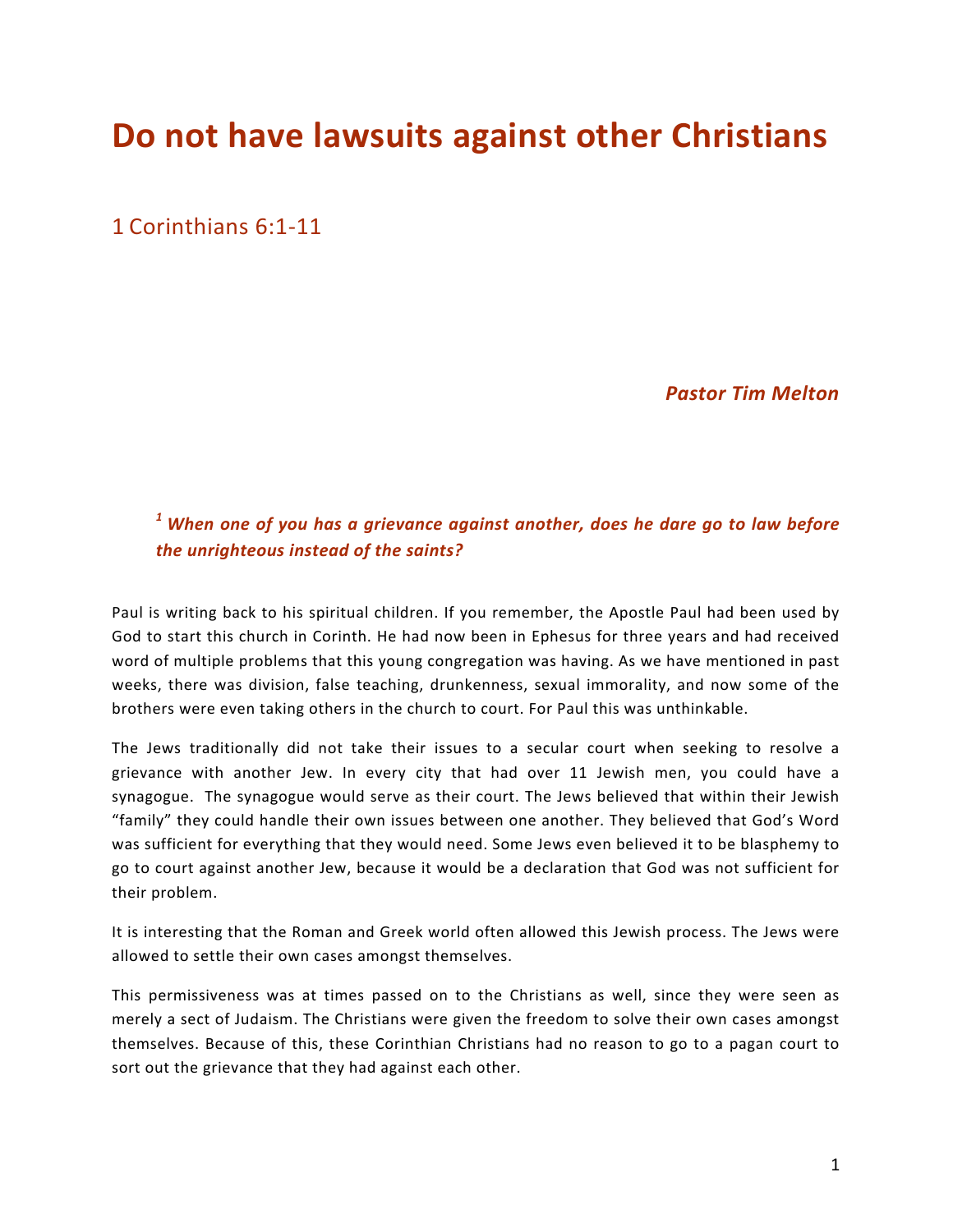Like the Jews, the Christians believed that God's Word was sufficient to meet all of their needs and to lead them into life and godliness. With Christ this truth was even more pronounced. The Word of God was sufficient, but it was no longer the Word written on a parchment; in Christ, the Word of God was written on their hearts. In Christ they had every resource to come to a God-honoring solution.

One of the main reasons to take another Christian to the pagan courts was that you were more likely to get a vindictive judgment that would allow one to take advantage of another. If you submitted your case before believers and God's Word, one may not receive the selfish verdict that one desired. Instead they may receive a ruling that was more based on love, grace, forgiveness and reconciliation.

The Greeks and Romans had their own processes for solving grievances. The first process was a private arbitration. Each party was given a private arbitrator. These two persons met with a neutral third party. The three were supposed to resolve the problem. If these three could not resolve the problem, then the case was turned over to the Forty. The Forty assigned two public arbitrators. These two would be selected from the city citizens who were 60 years old. They were expected to be prepared to serve the city in this capacity of public arbitrator the duration of their  $60<sup>th</sup>$  year. Any man chosen had to act as a public arbitrator, whether he liked it or not.

If the public arbitrators were not able to bring a resolution and the case involved less than 50 euros, then it would be referred to a jury court which was made up of 201 citizens. If the case involved over 50 euros, then the jury would be made up of 401 citizens. There were some cases where the jury could be as large as  $1,000$  to even  $6,000$  citizens. The juries were made up of citizens of the city who were over 30 years of age.

Because of this process, in a Greek city every man had become a lawyer of sorts. He had very likely listened to and even decided many cases, even as a jurist. For the Greeks, court cases were so common that they became a source of entertainment and rhetoric. The Greeks were famous for their legal processes, and this type of filing grievances and seeking damages from another was a part of the Greek culture. It was an antagonistic and selfish culture that sought to win at all cost, regardless of the loss of the other party.

This was the problem. Some in the church of Corinth had put their faith in Jesus, entered into the church family, but then brought the Corinthian culture in with them. When they had grievances against another member of the church, they were taking them to the pagan courts to prove their point and make them pay. Others were bringing in their culture of drunkenness, others their culture of sexual immorality, others their culture of division and insecurity. When we bring the culture of the world into the church, the church will lose its power and any possibility of being set apart for the glory of God.

Yes, we each have been affected by the cultures that we come from, but once we become part of the family of God we become part of a new culture, a biblical culture, an eternal culture. A culture that is determined by God's Word and the Holy Spirit working within us. We have now become a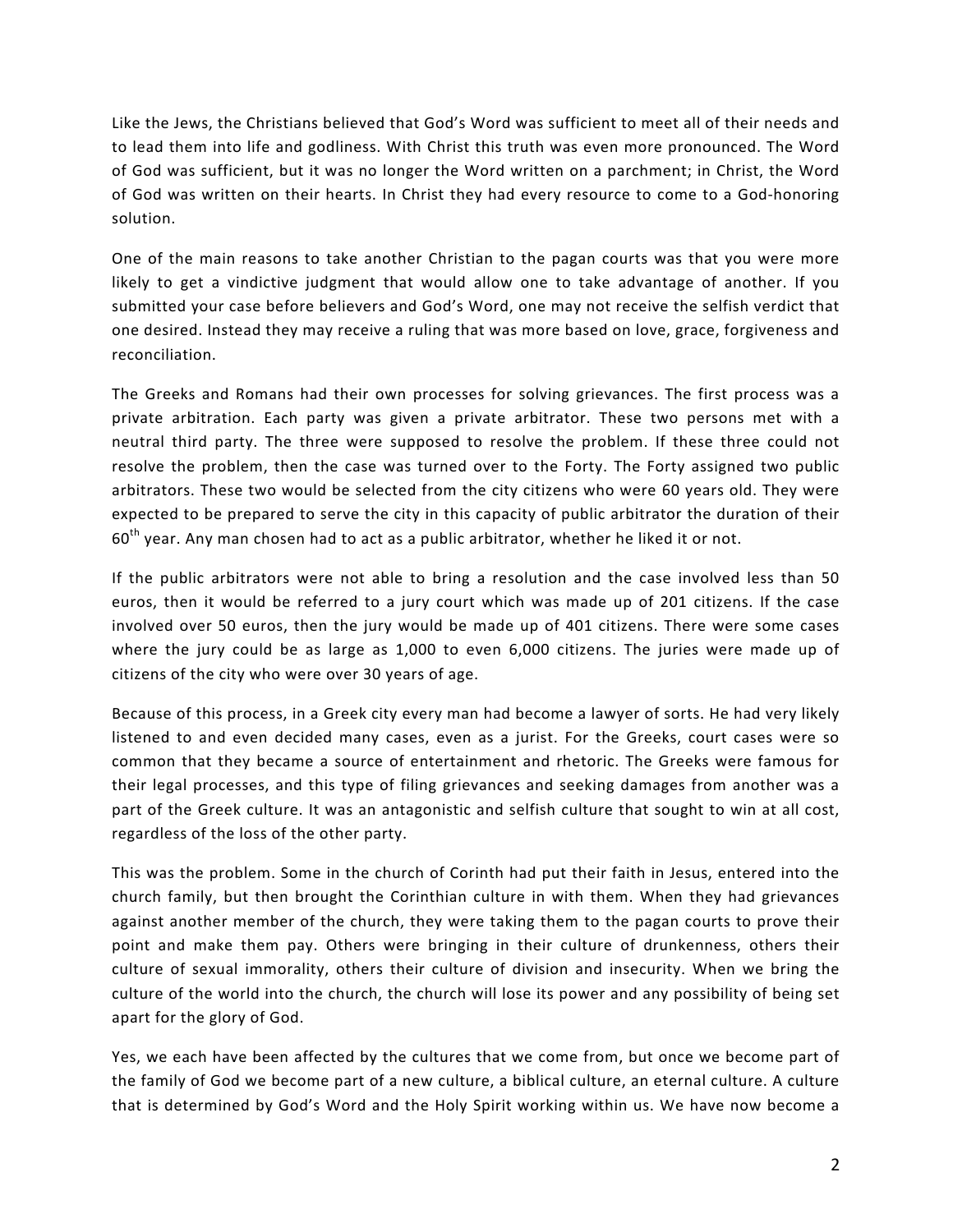citizen of heaven, a part of the family of God. The Word of God begins to filter and convict our ways of living and ways of thinking that must be put aside. In the church we are a people of God that are supposed to be shaped into a biblical culture. God is doing something new in our midst. Some of the characteristics of our past culture will be permitted to enter, because they are in line with the Word of God. Other characteristics of our past culture will have to be put aside, because they are not in line with the culture that God is creating in the midst of His people. For this to happen in our church we must each realize our new identity is not in the country we come from, the education that we have, the amount of money in our bank account, or the color of our skin. God is doing something new in us and this will require that the culture that we cling to is the culture of Christ. This was one of the main problems of the Corinthian church.

#### <sup>2</sup> Or do you not know that the saints will judge the world? And if the world is to be judged by you, are you incompetent to try trivial cases?<sup>3</sup> Do you not know that we are to judge *angels? How much more, then, matters pertaining to this life!*

What made the issue of suing one another even more absurd was the fact that taking their cases before pagan courts implied that within God's people and God's Word the church did not have the resources to bring about a resolution. Did those in the church in Corinth not realize that we will sit with Christ on His throne (Revelation 3:21)? That he who conquers and who keeps His works until the end, to him He will give authority over the nations (Revelation 2:26)? That we will even judge angels? If they are to sit with Christ on His throne, somehow reign with Him over the nations and judge angels, then why would they ever need to submit themselves to malicious court cases against one another under the ruling of pagan judges who do not know the ways of God, the wisdom of God and the Spirit of God?

### <sup>4</sup> So if you have such cases, why do you lay them before those who have no standing in the *church?*<sup>5</sup> *I* say this to your shame. Can it be that there is no one among you wise enough to *settle a dispute between the brothers,* <sup>6</sup> *but brother goes to law against brother, and that before unbelievers?*

Paul continues to present his case. Why are they taking their cases before worldly judges who do not know the wisdom of God? He then challenges them. Is there no one in their midst mature enough to help mediate between two believers and bring a God-honoring resolution? It appears not. Because of this they proceed to take each other to court, and to make matters worse, they go to court with unbelievers watching. This issue was initially only between people of the church, now it is becoming a stumbling block to non-believers, outside the church, who are observing the Christians taking each other to court.

*<sup>7</sup>* To have lawsuits at all with one another is already a defeat for you. Why not rather suffer *wrong?* Why not rather be defrauded?<sup>8</sup> But you yourselves wrong and defraud—even your *own brothers!*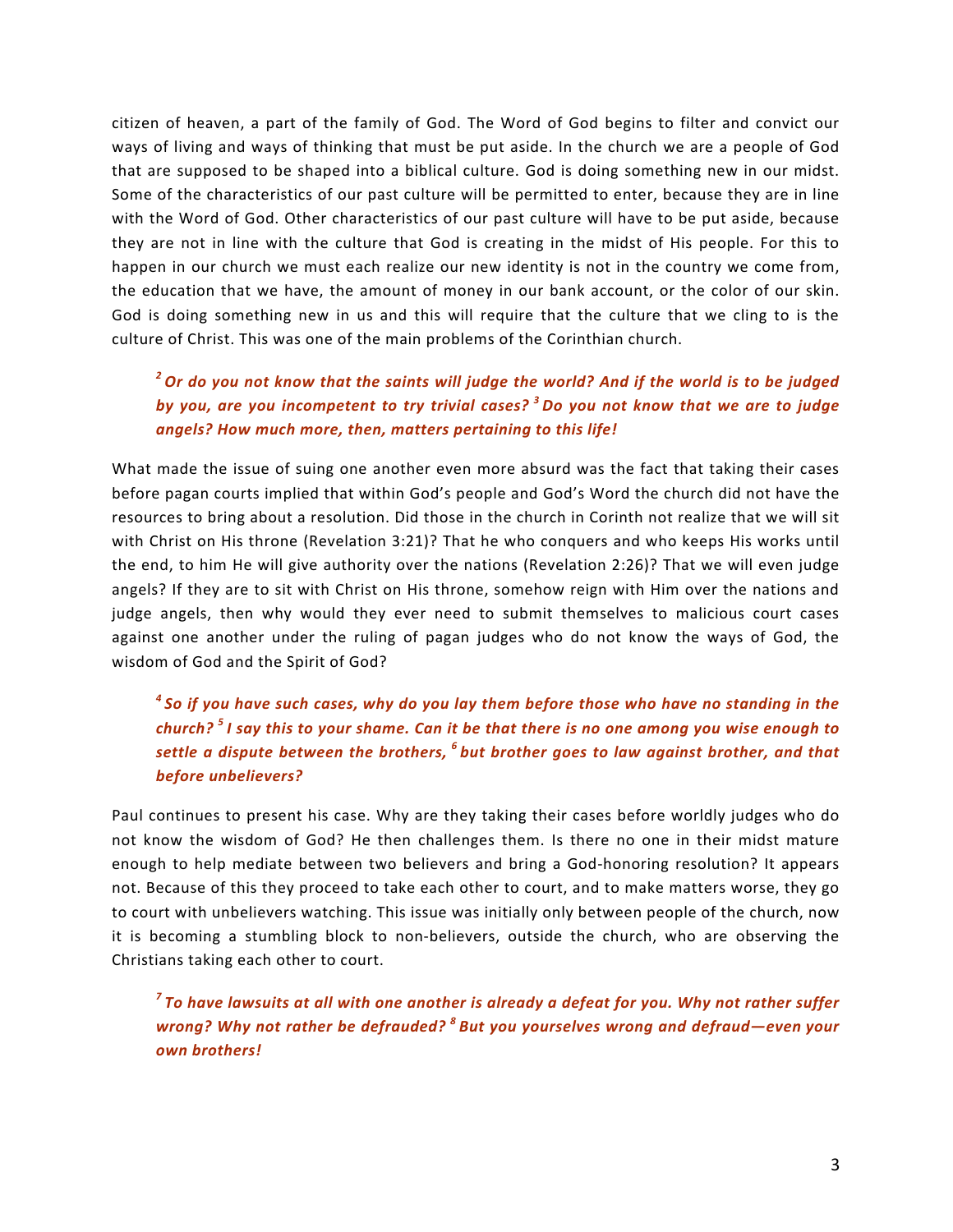For them to have lawsuits against each other already showed that they had forgotten the gospel. They had forgotten the forgiveness, provision and reconciliation that is found in Christ. Self had raised its ugly head and fighting for one's rights had become more important than loving one another. Seeking to win and get one's way had trumped glorifying God in all things and showing the love of Christ to a dying world.

But how can this be in the family of God? As believers, we function on love and forgiveness, not revenge and recompense. As Christians we should prefer to suffer wrong than to come against another brother and ruin the testimony of Christ. When faced with the decision of fighting for our rights and ruining our testimony or being defrauded, we should be willing to suffer loss for the sake of God's glory.

If this is so, then why are we so vengeful when we have been wronged? Because we have forgotten the promises and commands of scripture. Die to self. Love your neighbor. Glorify God in all things. *"Blessed are the merciful, for they shall obtain mercy"* (Matthew 5:7). Vengeance is the Lord's. Only God is holy to judge. God is our Provider, Protector and the Love of our Souls. God is our Defender. At salvation we lay down all of our rights and trust Christ to be our Advocate and the Meeter of our needs. We no longer have to make a name for ourselves. We now rest in the care of our heavenly Father. We look at the log in our own eye before thinking of the speck in the eye of our foe. We see the value of things eternal, not on the short-lived present personal gain. We are dead and Christ is alive in us.

As Paul has made clear in the previous verses, there is no longer a need to bolster our significance or defend our own rights or win so that another loses. We are in Christ and He is in us. We are loved unconditionally, forever.

So why might the Corinthians have been taking each other to court? For justice! For honor! For financial benefit! For revenge! For vindication! But only Christ is righteous to judge this case and the two parties involved in it. For honor, but is not all glory to go to Christ? Are we not to decrease so that God will increase in our lives? For financial justice and provision, but ultimately is God not our Provider? Would He ever call us to defend ourselves in pagan courts for financial gain at the expense of His glory? For justice, but is not vengeance God's? Will He not have the final say in every case?

When we take our eyes off of Christ we stumble in so many ways. When we do not trust Him fully we return to the life of a homeless street child, fighting amongst ourselves and putting ourselves in the place of authority, judge and provider. But that is not right for the children of God. We are to live for God's glory, for the evangelism of the watching world and for the advancement of our own spiritual maturity.

The Bible does not say that we cannot be involved in any court proceedings. There are other times we might need to be involved in a court case with our work or for other reasons. Paul's main focus is that it should never be necessary when seeking reconciliation between two believers.